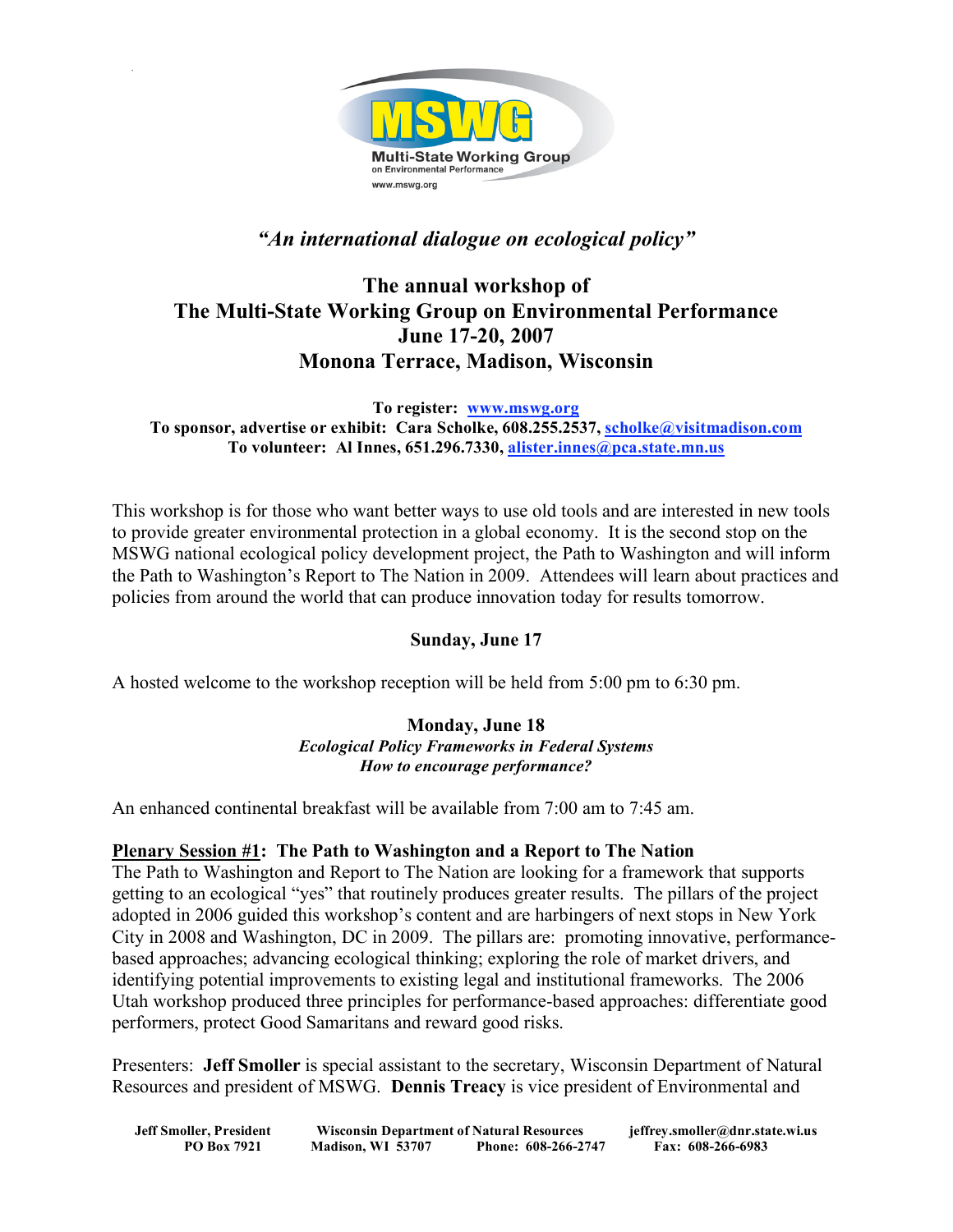Corporate Affairs, Smithfield Foods, and president of the MSWG Policy Academy on Environmental Tools, MSWG's implementation arm.

## **Plenary Session #2: Federalism, the environment and companies**

Federal systems establish rights and responsibilities. They set limits and provide opportunities to succeed and excel. So why has a country like the United States become a land of environmental minimums? Can a new approach to federalism inspire a land of ecological opportunity to complement the land of compliance? What does that mean for government and business? Are there places we can look for ideas and examples?

Presenters: **Scott Hassett** (welcome and introductions) is secretary of the Wisconsin Dept. of Natural Resources**. State Minister Dr. Werner Schnappauf** is Minister for the Environment, Public Health and Consumer Protection in the Free State of Bavaria, Germany. He speaks on "Environment, Regulatory Innovation and Federalism." **Maria-Elisabeth Schaeffler\*** is CEO of Waelzlager Schaeffler KG, Herzogenaurach, Germany. She speaks on the environmental role companies can play in federal systems and a global economy.

## **Breakout Session #1: Lessons in self-responsibility for The Path to Washington**

Few would dispute that businesses can do a better job of minimizing both their regulated and unregulated environmental footprints. Many even believe business can be leveraged to improve and restore the environment. Are there tools to support greater environmental performance? And do they have a track record?

Presenters: **Norbert Horauf** is the environmental director of INA Waelzlager Schaeffler KG in Germany. **Matthias Weigand** is head of trans-media law in the Bavarian Ministry for Environment, Public Health and Consumer Protection. **T.C.R. van Someren**, Voorburg, The Netherlands, advises governments and businesses in The Netherlands, Germany, China and elsewhere.

### **Breakout Session #2: Examples of alternative legal frameworks**

Wisconsin borrowed regulatory innovation ideas from Europe, Asia and other US states to create its Green Tier law, a finalist in the best policy innovations in America competition sponsored by Harvard University. Green Tier is a "we can" law that complements the "you can't" of command and control, using contracts, charters and environmental management systems as its main tools. What lessons does Green Tier offer?

Presenters: **Graham Wilson** is the chair of the Political Science Department at the University of Wisconsin-Madison, a faculty member at the Robert M. La Follette School of Public Affairs at the UW-Madison and editor of Governance Magazine. **Mark McDermid** is the director of the Bureau of Cooperative Environmental Assistance in the Wisconsin Department of Natural Resources.

# **Breakout Session #3: Tribal Activities for environmental stewardship\***

Native American Tribes in the United States have cultural roots that are tied to the land, water, sky and living things. There is a reverence for nature. Under United States law, the Tribes have special rights to protect and manage natural resources within the lands under their control. The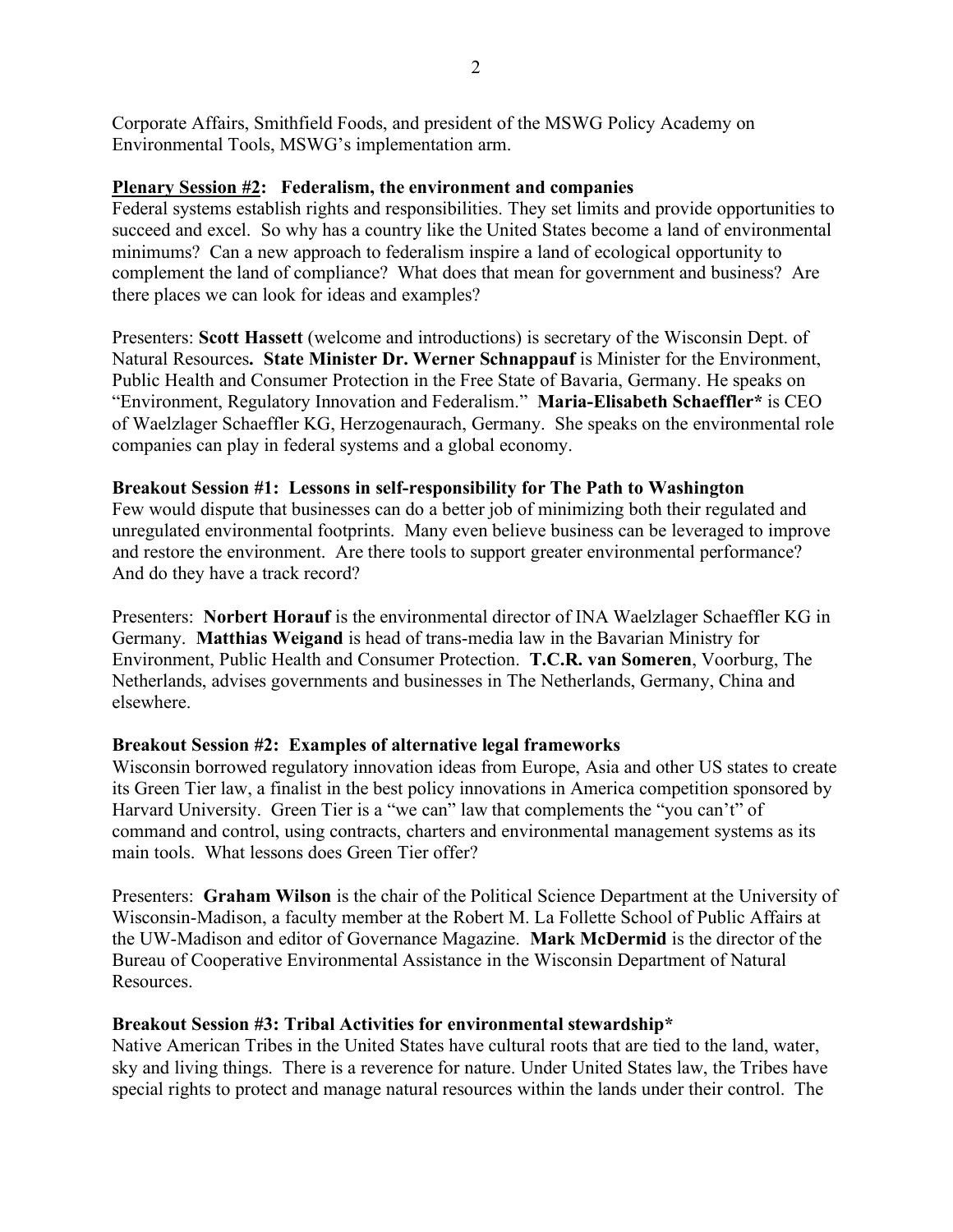philosophy of "Seven Generation thinking" has guided the Tribes' actions. Native Americans from Wisconsin explain the cultural roots of their relationship to the land, water, sky and living things and how it is expressed in daily practice. They will talk about sustainable forestry, land stewardship and the fish and wildlife resource. Are there lessons for non-Native Americans and their governmental, political and business practices?

## **Breakout Session #4: Square Table: Policy reform: Learning from the past**

The 1990s were something of a renaissance period for environmental policy reform with the Aspen Institute, President Clinton's Council on Sustainable Development, William Ruckelshaus' Enterprise for the Environment, the National Academy of Public Administration, the Reason Foundation and The Progressive Policy Institute all releasing major reports. Most of the recommendations were not implemented. Do those ideas still have standing or has their time passed? Those who wrote the reports will discuss those questions and much more for The Path to Washington and Report to the Nation.

Presenters: **Lee Paddock** is director of environmental law programs for the Pace University School of Law in White Plains, NY and a member of the Board of Regents of the MSWG Policy Academy on Environmental Management Tools. **DeWitt John** is the director of the environmental studies program at Bowdoin College in Brunswick, ME and former head of the environmental policy unit for the National Academy of Public Administration.

## **Plenary Session #3: Peter Wise Memorial**

In 2006, MSWG lost one of its founders, Peter Wise of The Delta Institute, a non-government organization in Chicago. A life-long advocate for the environment, Peter worked diligently in the government, non-government and private sectors to pursue a cleaner environment for all citizens. His passions were The Great Lakes and the belief that businesses and others working for a cleaner environment could produce greater results if public policies helped make it happen. Peter's many friends will use this session to announce a fitting tribute to Peter and his work, including developing the concept of the MSWG Policy Academy on Environmental Management Tools.

Presenter: **Keri Luly** is stewardship coordinator for Allsteel, Inc. based in Muscatine, IA and chair of the Peter Wise Memorial Committee.

# **Plenary Session #4: Legal frameworks and federalism for leaders and laggards**

The Path to Washington assumes differentiation can leverage beyond-compliance performance and pursuit of environmental goals that have not been achieved through the existing system. Parties might be differentiated by their records or society's need to tap their unique ability to solve an environmental problem. How can a legal framework that offers regulatory choice help solve difficult ecological problems by supporting an organization's ecological performance potential?

Presenters: **Joanne Scott** is director of the Centre for Law and Governance in Europe, University College, London. She states the rationale for differentiating good environmental performers in public policy and moderates. **Kathleen McGinty\*** is former chair of the Council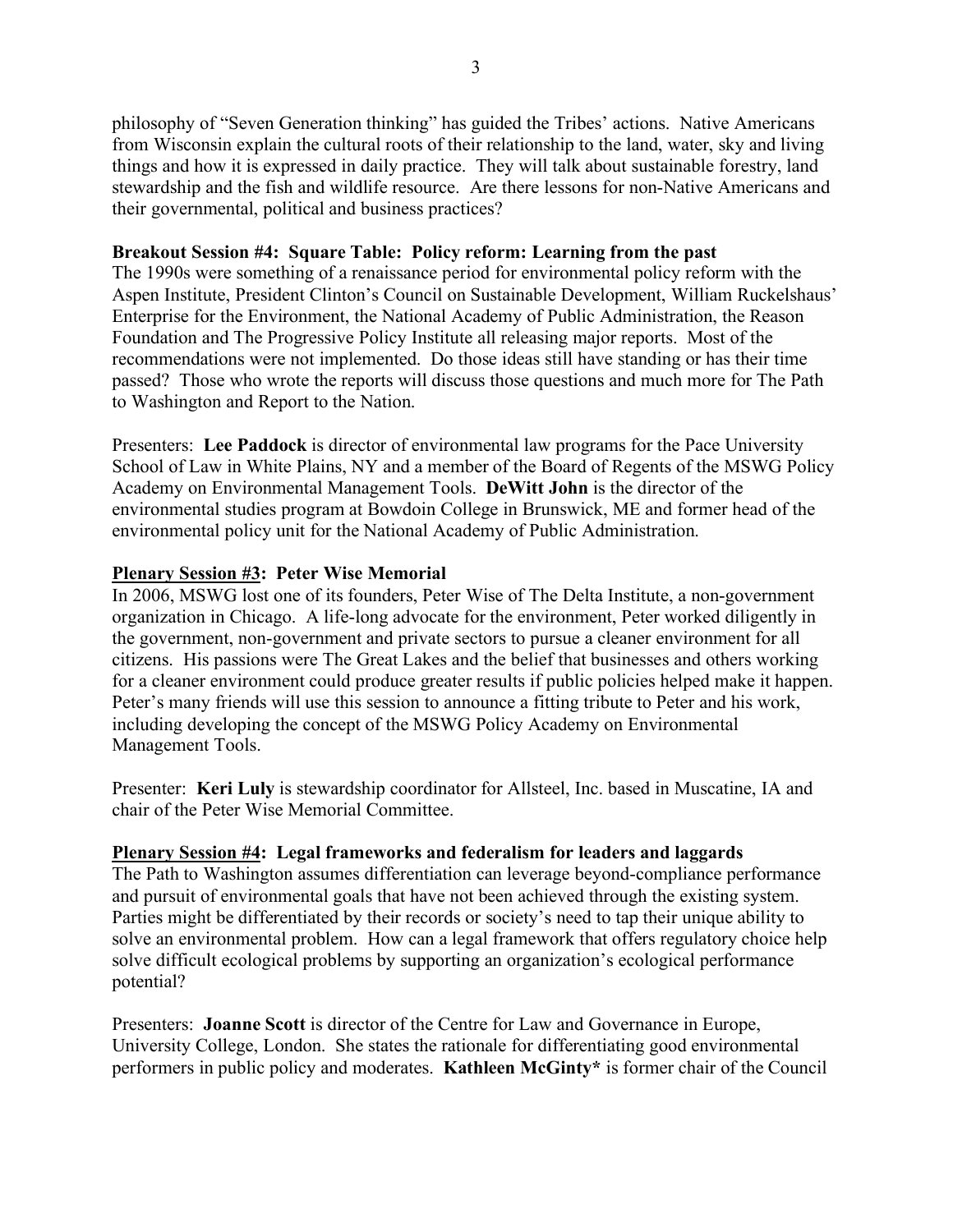on Environmental Quality and Secretary of the Pennsylvania Department of Environmental Protection. **James Connaughton\*** is chair of the Council on Environmental Quality.

## **Breakout Session #5: Response to legal frameworks and federalism plenary**

The day's first two plenary sessions provided information, ideas and questions to discuss and develop for The Path to Washington and its Report to the Nation. This panel discussion and audience feedback session honors MSWG's policy of involving the business, government and non-government sectors, respecting all speakers and providing fair consideration of all views.

Presenters: **Steve Hellem\*** is the executive director of the Global Environmental Management Initiative, a not-for-profit organization of leading companies dedicated to fostering environmental, health and safety excellence worldwide. **Arleen O'Donnell\*** is acting commissioner for the Massachusetts Department of Environmental Protection. **Jason Morrison** is the director of the Pacific Institute's Economic Globalization and Environment Program, Oakland, CA and member of the MSWG Board of Directors and Policy Academy Board of Regents.

#### **Breakout Session #6: Integrated Product Policy and international product stewardship**

The European Union's Integrated Product Policy seeks to minimize the environmental impact of products by looking at all phases of the product's life cycle and taking action where it is most effective. What has been Europe's experience with this policy? What impact has it had outside Europe in places like the United States, Canada and China? And are there lessons for business, government, non-government and consumer interests that can be transferred elsewhere?

Presenters: **Garth Hickle** is product stewardship team leader for the Minnesota Pollution Control Agency. **Suzanne Bangert** is the director of the Bureau of Waste Management for the Wisconsin Department of Natural Resources. **Robert Donkers\*** is counselor for environmental affairs of the European Commission Delegation in Washington, DC. **Klaus Koegler** is head of Sustainable Production and Consumption Unit of the European Commission, Brussels, Belgium. **Martin Bigg** is head of industry regulation in the United Kingdom Environmental Agency, London. **Cheng Xu** is director of solid waste, State Environmental Protection Administration, People's Republic of China, Beijing.

### **Breakout Session #7: The future of innovation**

Over the years, the US Environmental Protection Agency has advanced a range of innovative programs including Project XL, the Common Sense Initiative, the Sector Strategies Program and much more under the label of re-inventing government and to conform with the Government Performance Results Act. The EPA's major innovation effort at the present time is the National Environmental Performance Track program. That program and others fall under a stewardship label that looks to everyone in society and all organizations to be responsible environmental stewards and offers options beyond traditional regulatory tools to fulfill that role. What lessons do past initiatives provide and what's the future of innovation?

Presenters: **Rick Otis** is deputy associate administrator of the Office of Policy, Economics and Innovation of the US Environmental Protection Agency, Washington, DC. Others will join him.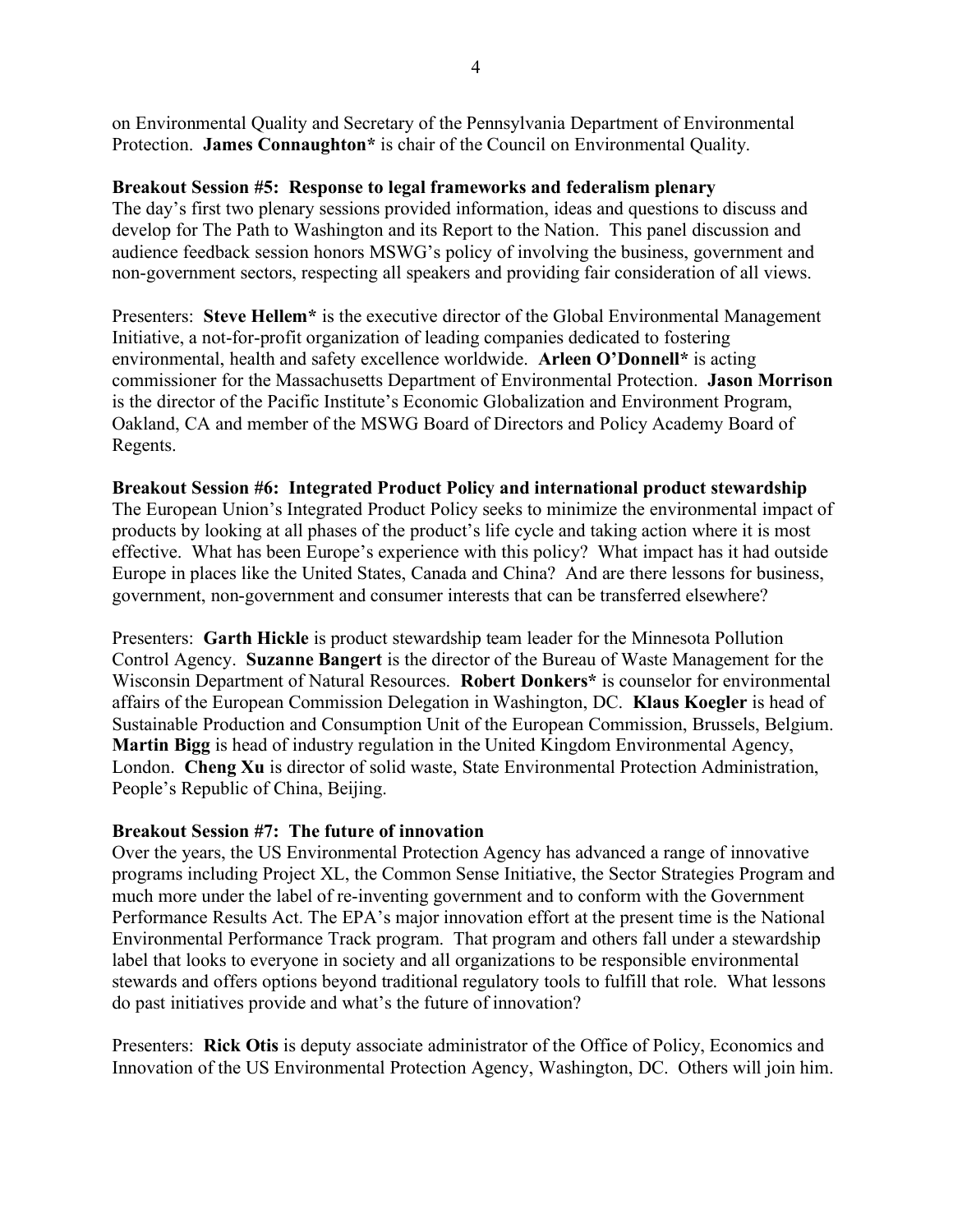#### **Breakout Session #8: Innovations in environmental governance**

Some environmental problems are so complex or intractable that routine approaches will not solve them. These instances open the door for new forms of governance that involve new roles for government, business and non-government communities. Since 1990, the New Directions Group in Canada, an NGO has brought together business and non-government to solve problems and discuss ways to approach future challenges. So influential is this NGO that it is convening consequential players from the federal cabinet, major corporations and national NGOs – in numbers – to establish a national framework for environmental governance. What are the risks and rewards of this Canadian approach? And are there lessons for the states and The Path to Washington?

Presenters: **Paul Griss**, Toronto, Ontario, Canada is coordinator of the New Directions Group, a forum for the interaction of leading persons from Canada's business and non-government communities on sustainablity issues. Other Canadians will join him.

## **Plenary Session #5: Using the right tools locally and globally**

The accomplishments of the regulatory tools in place are well documented. But since their sweeping introduction 30 years ago, new tools have been found and new problems have emerged that elude the old tools and demand the new. Commerce also has changed in 30 years. What are those new tools and what policies can help us use the right tools to get the job done efficiently and effectively, whether it is a problem at a facility, in a neighborhood, throughout a state, nationwide or even worldwide?

Presenters: Under the leadership of **Kelley Kline**, Smithfield Foods, Smithfield, VA, the Global Environmental Management Initiative (GEMI) will organize a discussion of its business members and others, including **Bruce Piasecki**, president of the American Hazard Control Group and author of *World Inc.: When It Comes to Solutions — Both Local and Global — Businesses Are Now More Powerful Than Government*, who explains the world context. All speak to what tools do we have now that we didn't have "then" and what policies make sense for their effective use today, locally, nationally and globally?

# **Native American Sacred Drum Ceremony\***

The drum is a sacred instrument to communicate Native American culture and messages. The drum ceremony is among the most powerful and profound experiences in America. It is especially meaningful when connected to the Seven Generation message of Native Americans in their caring for The Mother, the earth. Wisconsin Native Americans have been invited to share their culture through this means with attendees. Native American foods will be served at this event which will be among the trees on the roof of Monona Terrace, looking to the North and the State Capitol, symbol of government and its duty to protect the ecological commons and to the South and the water of Lake Monona as it reaches to the tree-lined shore, to the adjacent countryside and then to the sky beyond. Attendees will remember this experience and the message.

> **Tuesday, June 19** *Ecological Performance How can we set ambitious goals and track progress?*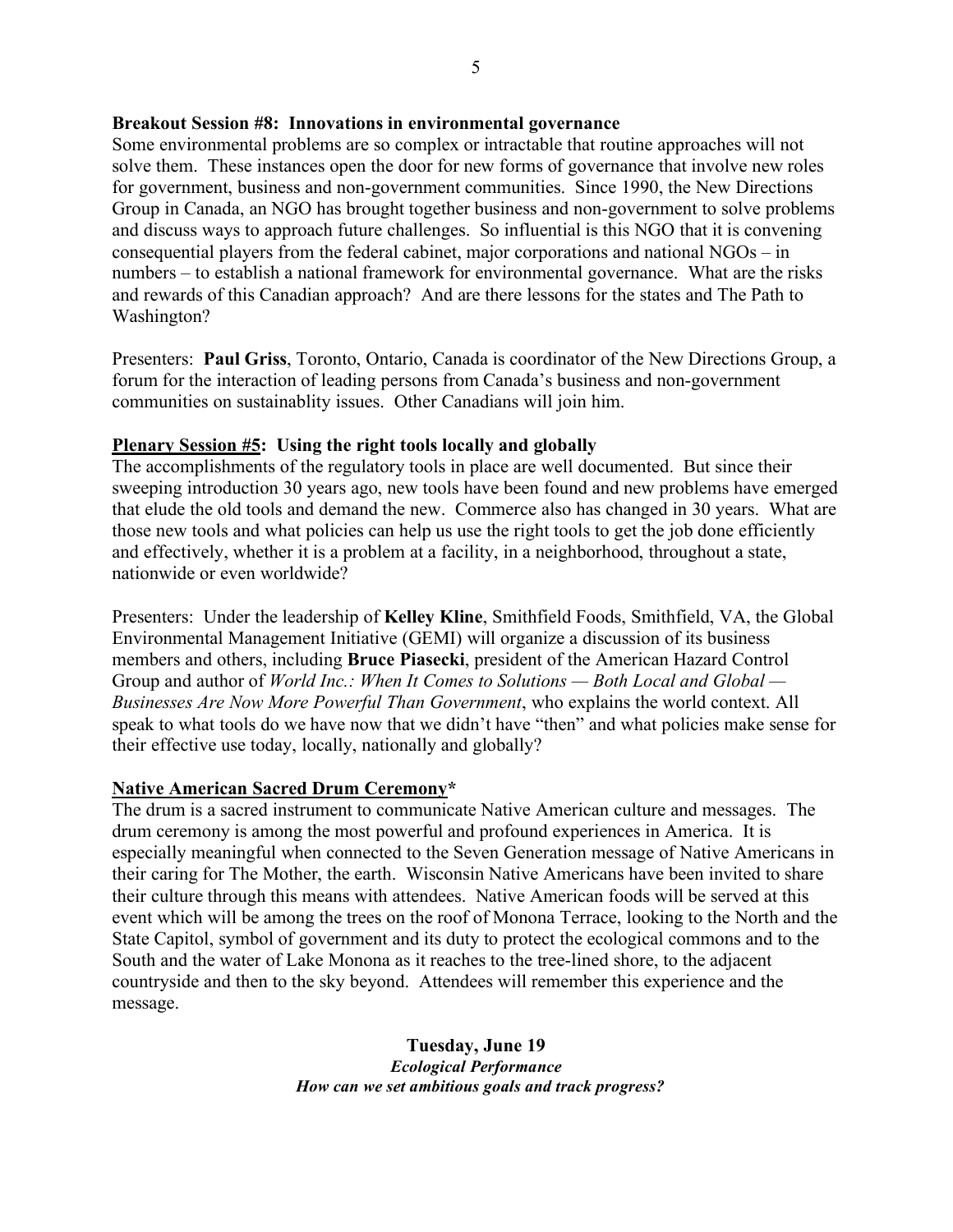An enhanced continental breakfast will be available from 7:00 am to 7:45 am.

## **Plenary Session #6: Environmentalists' Case for Performance-Based Policy**

Widespread debate exists whether performance-based policies are a way around the laws or a faster way to achieve results. In a day-long workshop, non-government interests met to discuss where the current system is failing to achieve adequate results, why it falls short and whether performance-based policies could get us to where we need to go.

Presenter: **Eric Uram** is principal for Headwater Consulting in Madison, WI and member of Sierra Club's National Environmental Quality Strategy Team. He will present the results from the workshop, and start the process for further consensus-building among NGOs on the findings.

#### **Europe and environmental policy** *Innovative environmental governance and regulation in the European Union: Any Lessons for US?*

How can the United States and the European Union find solutions to environmental problems which also promote the economy? The University of Wisconsin-Madison European Union Center of Excellence (EUCE), Center for World Affairs and the Global Economy (WAGE) and the La Follette School of Public Affairs have brought in seven Europeans with expertise in creating and using new policies to meet  $21<sup>st</sup>$  century environmental and economic challenges. The experts from business, government, non-government and academic sectors will cover a range of topics including river protection, efficient permitting, product stewardship, chemical use and environmental-business cooperation.

The Europe sessions are designed to be useful to those who make, implement and are subject to policy. There will be ample time for questions and discussion. Participation will be limited to 150 on a first-come, first-served basis to the sessions below.

**EU Breakout Session #1: Innovative environmental governance and regulation in the EU** The context will be given, background provided and the stage set for policy overviews.

Presenters: **Jonathan Zeitlin** is the director of both the Center for World Affairs and the Global Economy and the European Center of Excellence at the UW-Madison. **Ingmar von Homeyer** is senior fellow at ECOLOGIC and the Institute for International and European Environmental Policy, Brussels. **Joanne Scott** is the director of the Centre for Law and Governance in Europe, University College, London.

### **EU Breakout Session #2: Environmental innovation in practice**

Case studies will be presented and discussed. They are: Good water status and river basin management through the Water Framework Directive, and Integrated Pollution Prevention and Control.

Presenters: **Peter Kessler** is former director general for Water Management for the German State of Hessen and currently senior policy advisor for ECOLOGIC. **Martin Bigg** is head of Industry Regulation, United Kingdom Environmental Agency, London.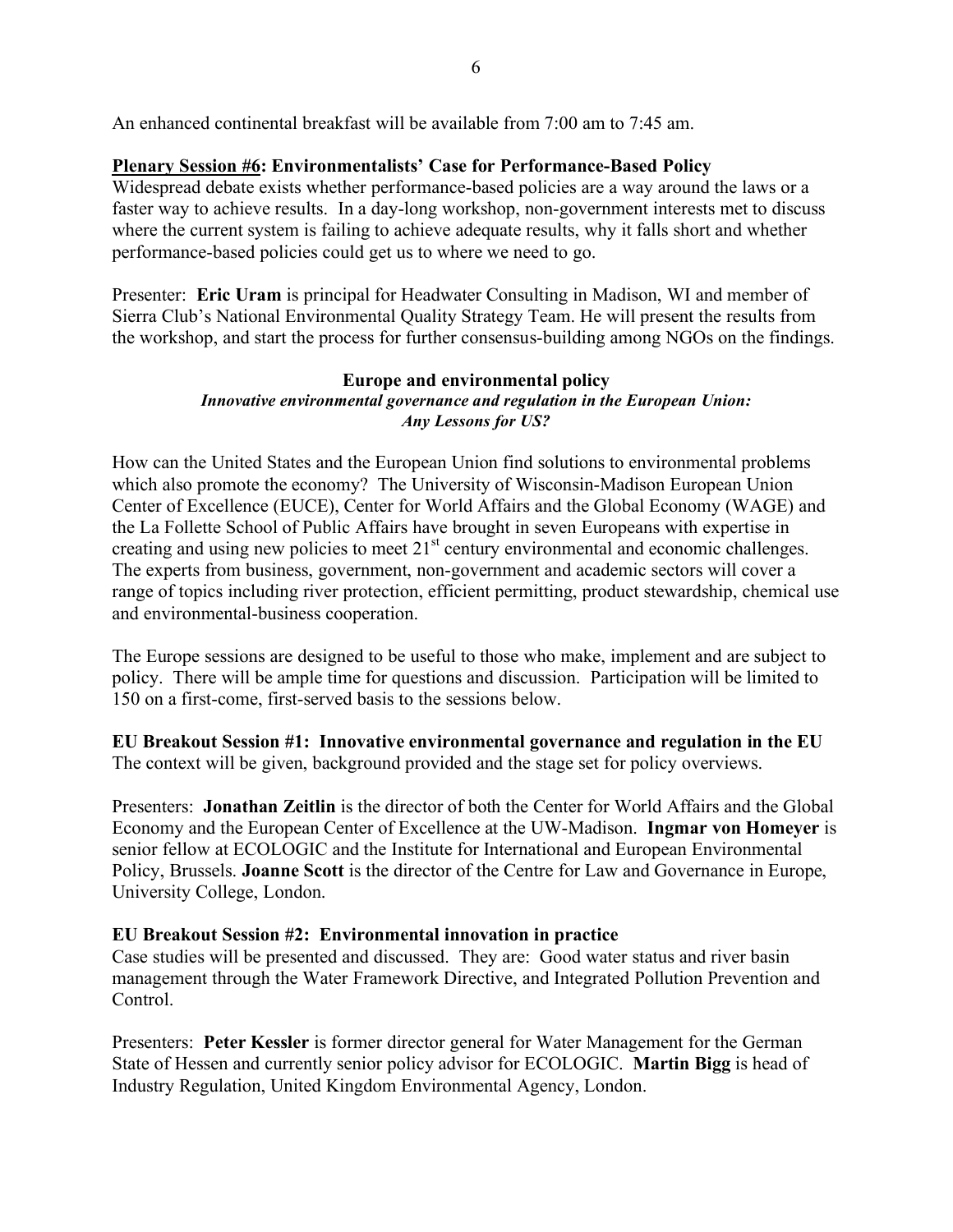## **EU Breakout Session #3: Environmental innovation in practice**

Case studies and issues will be presented and discussed. They are: Integrated Product Policy; Registration, Evaluation and Authorization of Chemicals (REACH), and business and civil society perspectives.

Presenters: **Klaus Koegler** is head of Sustainable Production and Consumption Unit, European Commission, Brussels. **Robert Donkers** is counselor for environmental affairs of the European Commission Delegation, Washington, DC. **Raymond van Ermen** is executive director, European Partners for the Environment. **Martina Bianchini** is director of government affairs and public policy, Dow Chemical, Europe.

## **EU Breakout Session #4: Concluding Roundtable**

The concluding roundtable will draw upon the insights and wisdom of experienced environmental policy scholars and practitioners. Their remarks and the ensuing discussion will provide ideas that can be taken home for immediate consideration, questions to be researched or discussed on The Path to Washington and principles for consideration in the Report to the Nation in 2009.

Presenters: **Graham Wilson** (moderator) is a chair of the Political Science Department at the University of Wisconsin – Madison and a faculty member at the Robert M. La Follette School of Public Affairs. **Rick Otis** is the deputy assistant administrator of the Office of Policy, Economics and Innovation of the US Environmental Protection Agency, Washington, DC. **Linda Bochert** is a partner in the law firm of Michael Best and Friederich, Madison, WI and a member of the Green Tier Advisory Committee of the Wisconsin Department of Natural Resources. **Jeff C. Muffat\*** is manager of environmental regulatory affairs, Environmental Health and Safety Operations, 3M, St. Paul, MN.

### **Planning for Climate Change Workshop:** *Adapting in your life, home and community*

Climate change happens on a global scale but the impacts on natural systems and related human socio-economic systems are felt locally. So how can we learn to recognize the impacts of these changes locally and respond pragmatically?

In 2006, attendees at the MSWG annual workshop in Utah heard from The University of Washington's Climate Impacts Group. It will return by popular demand. The Climate Impacts Group has been in the national forefront with its work in identifying how the Pacific Northwest's natural resources, economies and communities will be affected by climate change. It also is recognized for pioneering efforts to identify regional adaptive strategies to manage risks. Its work is called climate science in the public interest and its practical advice is applicable far beyond the Pacific Northwest.

The Climate Change Workshop will provide advice on how to identify climate change's impact and the options you have to cope with that change. Examples will be shared from work in King County, Washington (Seattle), developed with ICLEI, Local Governments for Sustainablity. There will be breakout groups to allow for a focused look at lessons learned and steps to take.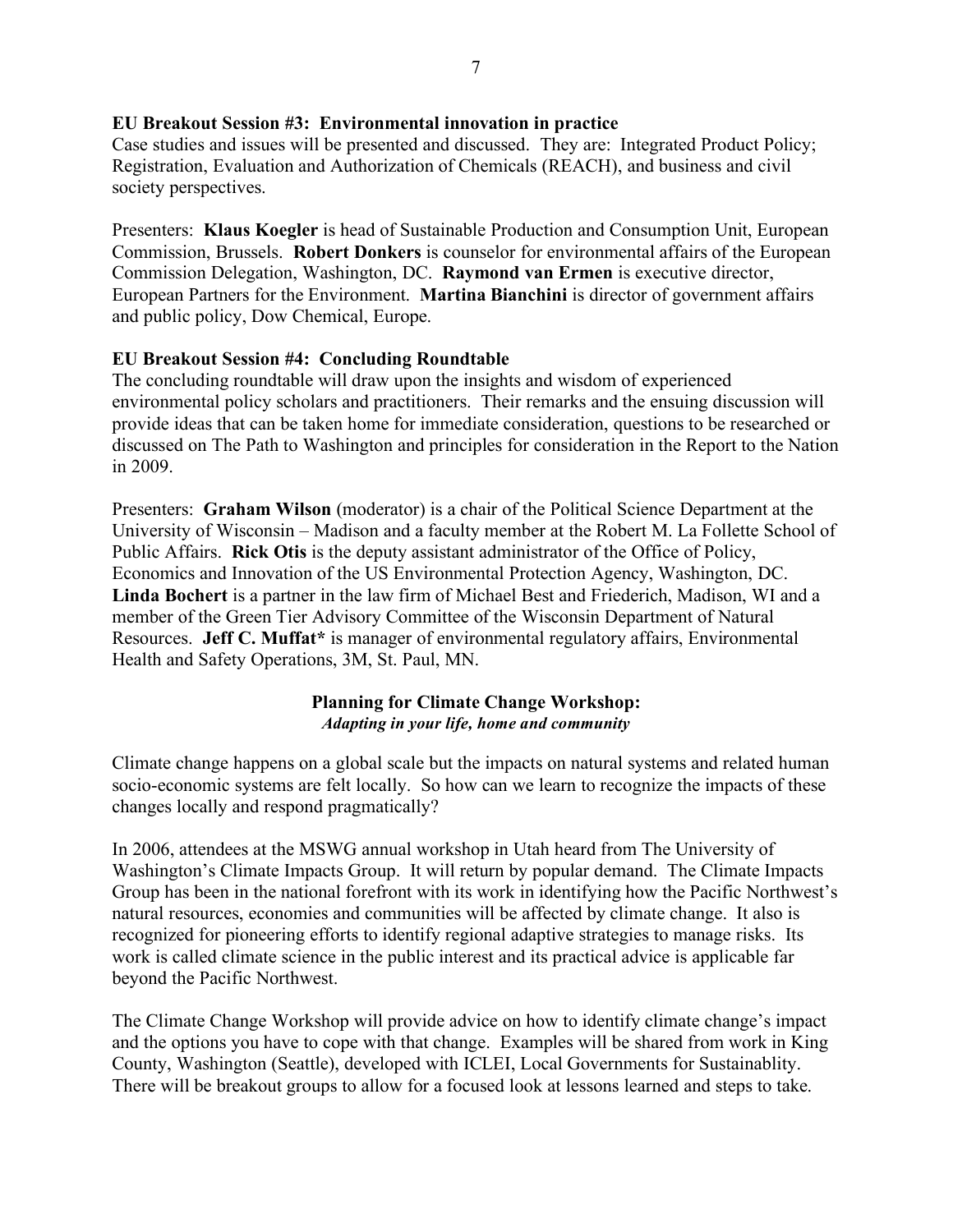This workshop is designed to help businesses, property owners, municipalities and others how to protect and reduce the risk for their, neighborhoods and communities.

This Climate Change Workshop is open to all attendees of the MSWG workshop without extra charge. A one-day admission to the Climate Change Workshop alone will be available.

Presenters: **Laura Whitely Binder** is outreach specialist, Climate Impacts Group, University of Washington, Seattle, WA. **Amy Snover\*** is a professor and principal research scientist and assistant director for the Center for Science in the Earth System, University of Washington. Present will be **representatives of King County, Washington. Michelle Wyman\*** is executive director of ICLEI, Local Governments for Sustainablity.

## **Breakout Session #9: Cultural roots of sustainable forestry**

Scandinavians see the forests in ways that affect not only their way of life and but perhaps even give reason for living. The cultural roots of sustainable forestry in Scandinavia run deep. They affect the policies and practices of government, business and non-government organizations. This affects how trees are managed, how government regulates the forest products industry and how people talk to each other. In 2005, a MSWG-Harvard University dialogue concluded that law, culture and politics are barriers to environmental innovation, performance systems and sustainable thinking in America. Exploring the cultural roots of sustainable forestry in Scandinavia may offer ways to see our culture in a different light.

Presenters: **Allison Hellman** is a policy analyst for the Division of Forestry in the Wisconsin Department of Natural Resources, Madison, WI. Others from **Scandinavia** will present.

### **Breakout Session #10: Trans-Atlantic cooperation: Infrastructure needed**

Numerous states and cities have learning alliances, agreements and partnerships in their search for better policies and practices to protect the environment. These arrangements often begin with a splash and involve one or two trips "over there." Then they die slow deaths as the realities of workload, limited funding and employee transitions take hold. The record of agreements on environmental matters is impressive between Europe and the United States. But relationships and lessons fade here, too, in spite of good intentions. Studies have looked at these agreements and produced ideas on how to keep the learning alive. Are there next steps that that fit into The Path to Washington? Is there a message for the Report to the Nation?

Presenters: **Dale Medearis** is program manager for Europe and the Middle East for the Office of International Affairs at the US Environmental Protection Agency, Washington, DC. **R. Andreas Kraemer** is the managing director of the Ecologic Institute for International and European Environmental Policy, Berlin, Germany. **Matthew Collins** is with Inter-green, Minneapolis, MN.

### **Breakout Session #11: Trans-boundary partnerships in contiguous regions**

The challenges of trans-boundary environmental protection and resource management are difficult under most circumstances. Community to community tensions, state to state disagreements, federal to state disputes are common day issues. This session looks at the challenges of nation-to-nation challenges in contiguous regions that sometimes are the size of states but are really autonomous countries. The venue is Russia and its Europe-Asian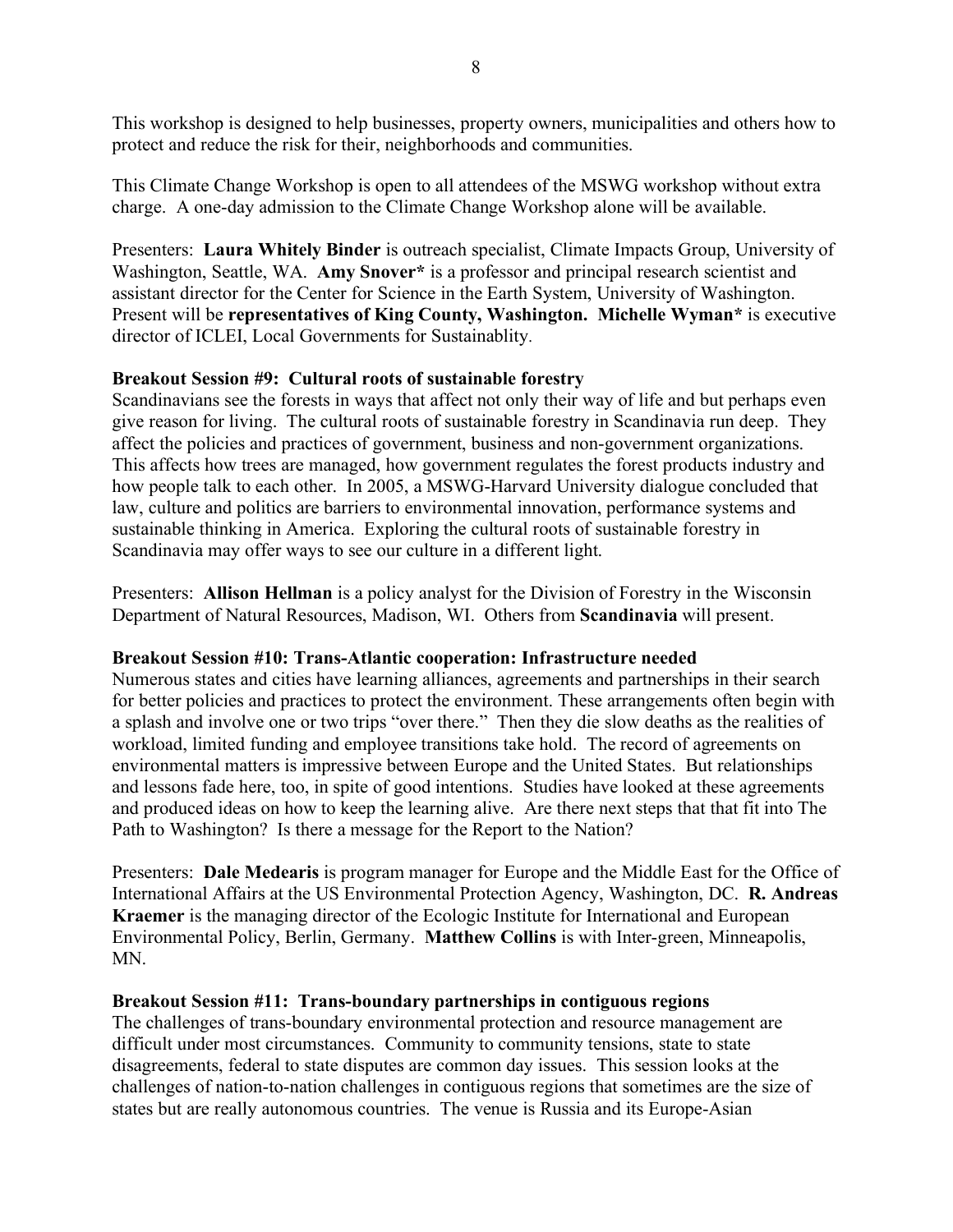neighboring countries and regions. Are there lessons here for state to state cooperation in a federal system?

Presenter: **Boris Krasnopolski** is deputy director of economic research at the Russian Academy of Sciences and professor of environmental management at the Russian Academy of Public Administration, Moscow, Russia.

## **Breakout Session #12: A viable alternative: The Environmental Results Program**

"Environmental Results Program" or ERP is an innovative tool used by several states in various sectors as an alternative to conventional permitting and/or inspection programs. ERP uses education, self-assessment, self-certification, a statistical approach to auditing compliance and the accuracy of self-certifications, and based on those audits, statistical analysis of compliance rates and performance by facility or across a sector. ERP is typically used in sectors with large numbers of smaller facilities or operations, allowing states to promote performance improvement in a cost-effective way that would be impossible through conventional tools. State ERP programs may be voluntary or mandatory. Given the growing experience with the ERP tools, what lessons can The Path to Washington learn: in cost-effectiveness, in promoting performance improvement in a multi-media way, in analyzing performance based environmental impact vs. compliance outputs, and in structuring compliance evaluation based on environmental data and statistics vs. rotations or schedules?

Presenter: **Al Innes** is the regulatory innovations coordinator for the Minnesota Pollution Control Agency, St. Paul, MN.

### **Breakout Session #13: Ecological value of working lands**

No matter where you are in the world, working lands that produce commodities such as meat, grain, timber, fruits and vegetables are being looked at for their ecological as well as commodity value. In the United States words like eco-system services and natural capital are increasingly used when looking at land and how it can protect drinking water, reduce flood damage or even compensate for carbon emissions. Research and ideas from "down under" may have value for private land owners, farmers, forest land owners, ranchers, local officials, state authorities and even national policy makers in the United States.

Presenter: **Genevieve Carruthers** is an environmental systems specialist with the Wollongbar Agricultural Institute in Wollongbar, New South Wales, Australia.

### **Breakout Session #14: Stormwater management as a policy innovation driver**

Requirements to meet water quality standards by controlling stormwater runoff face communities across the United States. These communities also face trillions of dollars of costs to replace an aging water infrastructure. The system was largely built in different times when energy costs were low, water perceived to be abundant, local governments not as financially pressed as now and we knew less about nature's eco-system services. So as local governments face their stormwater future, can they look elsewhere for cost-effective and ecologically sound ways to meet the water quality requirements and cost constraints?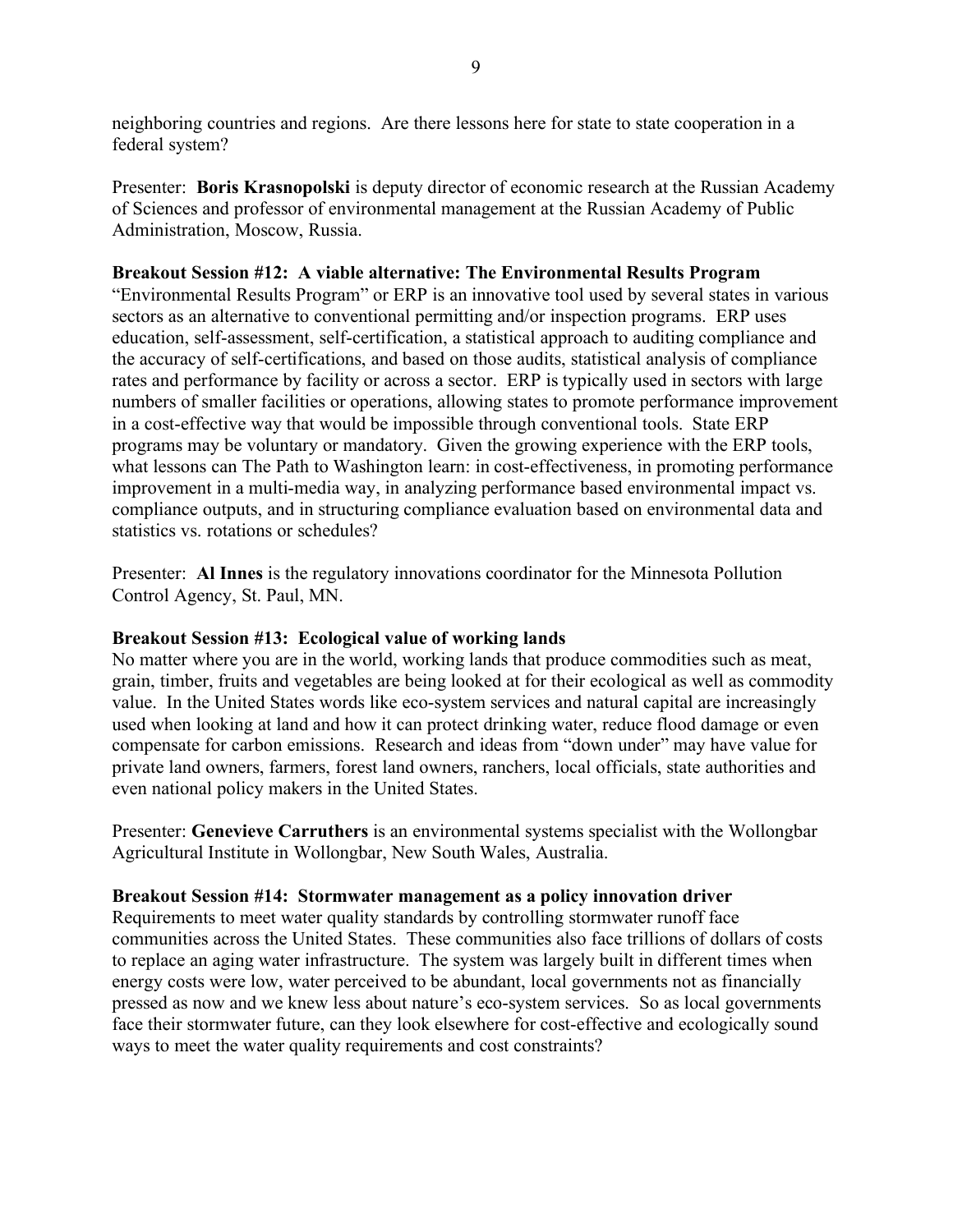Presenters: **Dr. Eng. Martin Grambow** is the head of the Division of Water Management for the Bavarian State Ministry for the Environment, Public Health and Consumer Protection, Munich, Germany. **Jay Benforado** is the director of the National Center for Environmental Innovation at the US Environmental Protection Agency, Washington, DC. **Dale Medearis** is a program manager for Europe and the Middle East for the Office of International Affairs at the US Environmental Protection Agency, Washington, DC.

## **Breakout Session #15: States and small countries link energy-environment-economy\***

Can government and business cooperation produce jobs and protect the environment? That's the question Denmark asked. Years later the answer appears to be "yes." The jobs come from the manufacture of wind-mills and the environmental value comes from the growth of both that small country's renewable portfolio as well as the value from exported windmills. Demark is the size of some small states in America. So can small states find lessons in Demark? And are there lessons for The Path to Washington?

Presenters: **Bob Stephens** is assistant secretary for sustainability for the California Environmental Protection Agency (ret) and chair of the MSWG International Committee. Representatives of the **Danish government** and energy company, **Vestas**, also will be present.

## **Breakout Session #16: Mainstreaming Main Street Sustainability**

Many environmental laws are "center driven" with authority and resources coming from the top down. This works well for routine, standardized tasks like air traffic control nationally and garbage collection locally. But is this is the best system for non-routine or locally complex issues like creating environmentally sustainable communities? This question is especially important at the city level where issues like public health, jobs, air quality, public facilities, public safety, transportation and more are essential ingredients in to the sustainable community mix. For The Path to Washington: What policy framework can meet the environmental needs of Main Street while still recognizing some problems are best left to Washington?"

Presenters: **Sonja Wallace** is pollution prevention coordinator for the Utah Department of Environmental Quality. **Vicki Bennett** is sustainability director for the City of Salt Lake, UT. **Daniel Huff\*** is the Environmental Management Manager for the City of Minneapolis, MN. **Anne Hunt\*** is the Deputy Policy director for the Environment for the City of St. Paul, MN.

### **Plenary Session #7: MSWG Awards ceremony**

The annual awards ceremony recognizes individuals and organizations inside and outside of the MSWG network for service, achievement and leadership in areas important to MSWG and its mission. More recently, recognition has been given to firms, organizations and individuals that a contributing to or already acting on the principles that represent the Path to Washington.

Presenter: **Marci Carter** is the chair of the Awards Committee and environmental specialist with John Deere Company, Cedar Rapids, IA.

**Plenary Session #8: Land and energy: The Defense Department as sustainability leader** The Department of Defense is responsible for 30 million acres in the United States, which is an area the size of Pennsylvania. The land is haven for 20 percent of America's endangered plants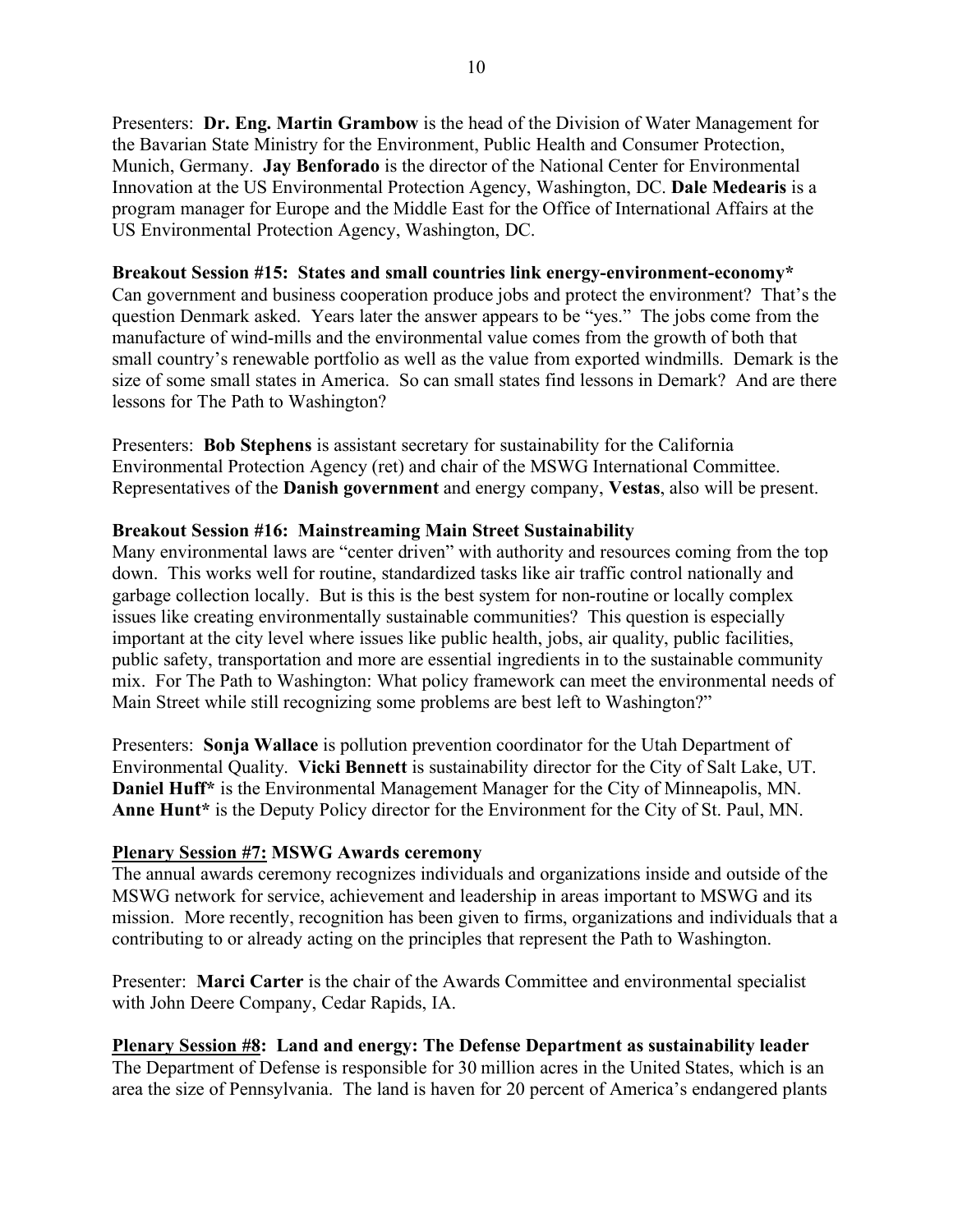and animals. It is a buyer of goods and services and a leader in driving the market in areas such as alternative fuels and green products. How can the Department serve American's national security and environmental interests through working lands stewardship and enlightened procurement while fulfilling its mission and maintaining maximum readiness?

Presenter: **Alex A. Beehler** is the Assistant Deputy Under-Secretary of Defense (Environment, Safety and Occupational Health) in the Department of Defense, Washington, DC.

## **Breakout Session #17: Adaptive, collaborative landscape-scale management**

Property rights concerns and the perception of a taking have sometimes collided with environmental goals. The Endangered Species Act is a case in point. The management of Karner-Blue Butterfly habitat in Wisconsin is a recognized success story of 40 landowners and land mangers from the forest products industry, utility companies, county forests, private conservation, state and municipal highway managers and other government agencies such a military, along with federal regulators working together for the working together for the good of all, protecting the butterfly and insuring working lands remain viable. How did this come to be and what lessons can inform a Report to the Nation that addresses the gap between environmental law and natural law?

Presenters: **Dave Lentz** is the Karner-Blue Butterfly project coordinator for the State of Wisconsin. **Jimmy Christenson** is an attorney (ret) for the Wisconsin Department of Natural Resources. Habitat Conservation **program partners** representing the various land management groups also provide perspectives on this cutting edge approach to endangered species conservation and adaptive, collaborative land management.

# **Breakout Session #18: Environment and public health: In tandem or in conflict?**

If we are all connected why does it seem that environmental health and public health do not always go hand-in-hand? A good balance between the two equals a healthy, sustainable environment. This session explores public health as the historic foundation of environmental health and how that connection has endured or eroded over time, at least in the United States. What is the condition of the public health-environmental health connection? If the patient needs surgery what public policy changes should be on the operating table?

Presenters: **Erv Ball** is the assistant director of the Cuyahoga County Board of Health, Cleveland, OH. **Catherine Zeman** is associate professor, School of Public Health, University of Northern Iowa, Cedar Falls, IA. Both are co-chairs of the MSWG Public Health, Environmental Health and Sustainable Communities Committee. **Chris Kochtitzky\*,** MSP, is Healthy Communities Goal Team Leader, Centers for Disease Control and Prevention, Atlanta, GA.

# **Breakout Session #19: Sorting Tools: Practical and policy advice**

In 2005 a dialogue on sorting tools to improve environmental performance was sponsored by the MSWG Policy Academy on Environmental Management Tools in White Plains, NY. It documented a range of tools for those in business, government, non-government and community roles who want to achieve greater environmental performance by using the right mix of tools. The dialogue inventoried those tools and asked "where do we go from here?" This session is a next step with practical and policy implications.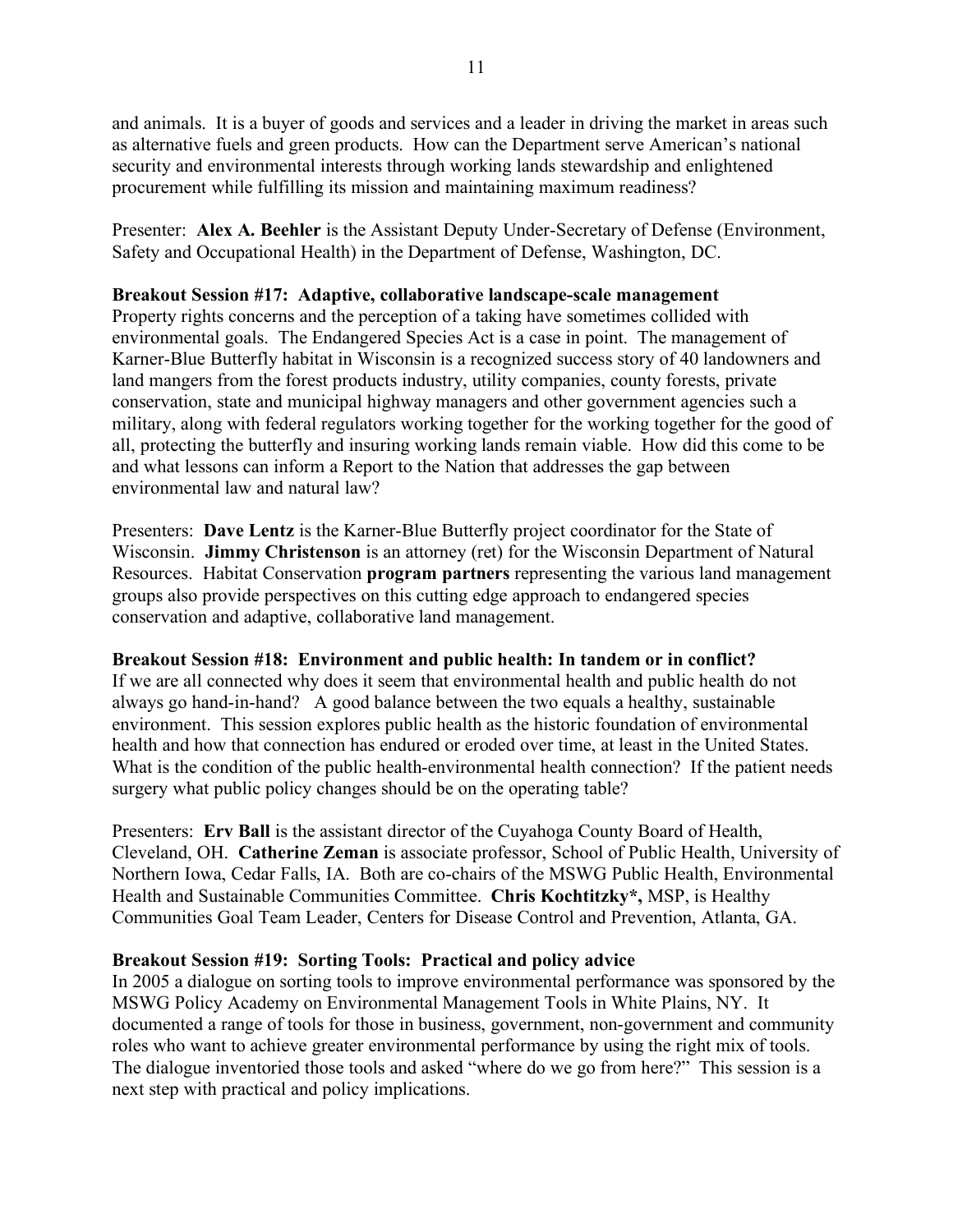Presenter: **Ira Feldman** is president and senior counsel of Greentrack Strategies, Washington, DC and is an expert on the US delegation to the international working group creating ISO 26000, a voluntary standard for corporate social responsibility.

#### **Breakout Session #20: Results from performance-based environmental programs**

Performance-based environmental and leadership programs at the state and federal levels have shown great promise in terms of achieving beyond-compliance environmental improvements. These programs can help the existing regulatory framework evolve. But for that evolution to happen results must be documented and communicated. The EPA, Environmental Council of States (ECOS) and the MSWG Policy Academy on Environmental Management Tools have partnered in a project to describe results of leadership programs reviewed, to look at how results are measured, and to examine how results are communicated.

Presenters: **David Paylor** is the secretary of the Virginia Department of Environmental Quality, member of the Regents of the MSWG Policy Academy and chair of the ECOS Cross-Media Committee. **Jay Benforado** is the director of the National Center for Environmental Innovation in the Environmental Protection Agency in Washington, DC. **Dennis Treacy** is the vice president for Environmental and Corporate Affairs, Smithfield Foods and president of the MSWG Policy Academy.

#### **Breakout Session #21: Collaborative governance**

The Province of Alberta is a recognized leader in bringing together diverse parties to discuss matters of environmental consequence and come to closure on next steps. It also presents an example of how government cabinet officers consider environmental issues in the larger context of sustainablity. Reaching consensus with stakeholders on the outside and bringing that agreement to the cabinet on the inside -- and having it honored by each and every cabinet member -- provides an example of a new form of governance. The Alberta story was told at MSWG's first international meeting in Toronto, Ontario, Canada in October, 2006. It was so powerful that it is being showcased at our workshop. Are there lessons in Alberta's experience and if so how can they be transferred elsewhere to produce measurable and greater results?

Presenters: **Bill Calder** is director of Environemntal Relations for Alberta Environment, Edmonton, Alberta, Canada. He will bring other **officials and stakeholders** from Alberta to share their experiences and engage in discussion.

#### **Breakout Session #22: Sustainablity and product stewardship in the United States**

Over the last decade, the United States has been moving toward sustainable manufacturing and product stewardship, using a number of approaches such as industrial ecology and product labeling. This session builds on Breakout Session #6, international product stewardship. It examines the US regulatory environment and whether it has promoted or thwarted sustainablity and product stewardship.

Presenters: **Garth Hickle** is product stewardship team leader for the Minnesota Pollution Control Agency. **Suzanne Bangert** is the director of the Waste Management Bureau for the Wisconsin Department of Natural Resources. **Dobbins Callahan** is general manager, government markets,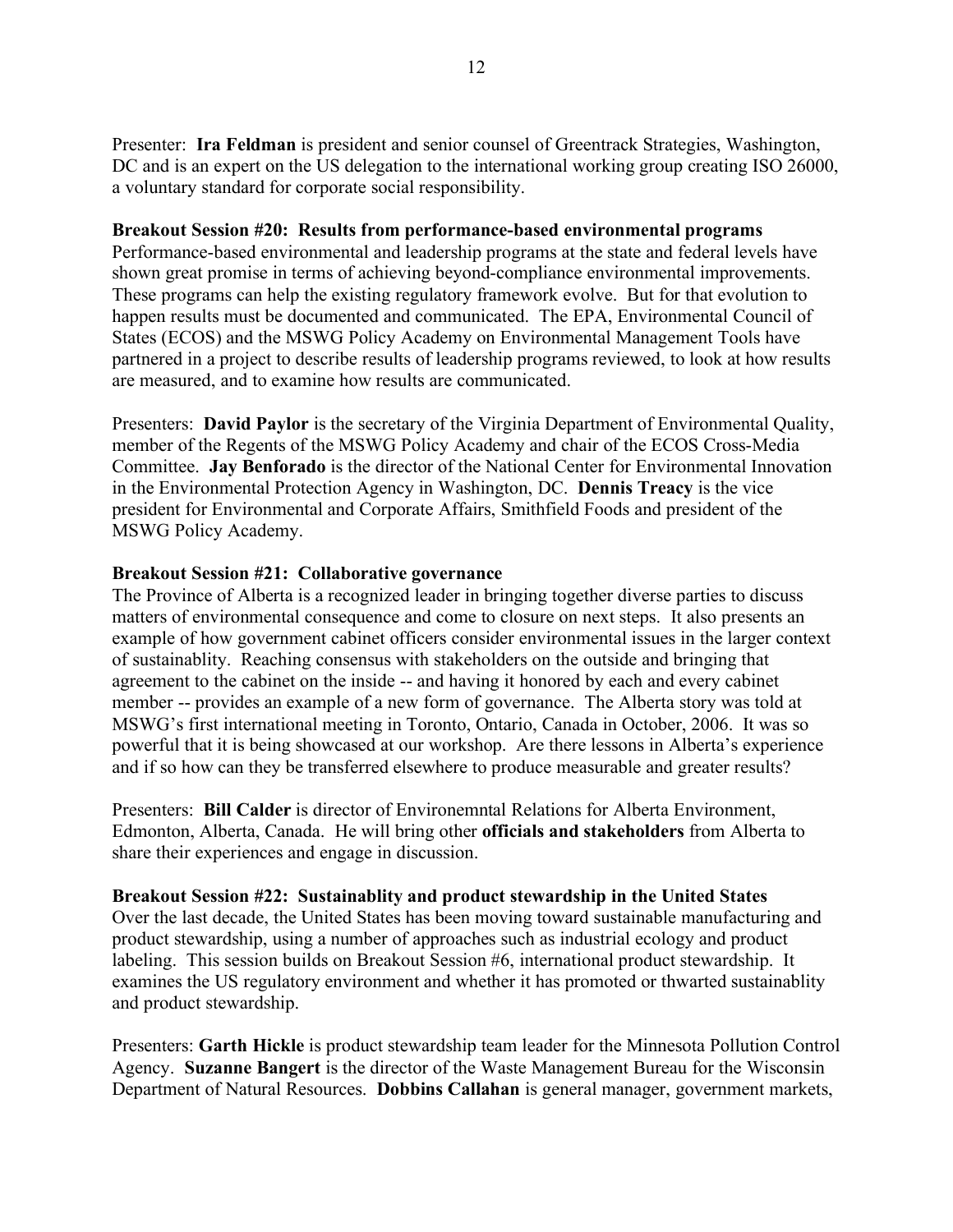Tandus US, Inc. **Matt Hale** is the director of the Office of Solid Waste for the US Environmental Protection Agency, Washington, DC. **Jim Ferguson** is with Green Manitoba, Manitoba Science, Technology, Energy and Mines, Winnipeg, Manitoba, Canada.

#### **Wednesday, June 20** *Ecological Policy for a Flat World How is ecological policy linked to a national economy's competitiveness?*

An enhanced continental breakfast will be available from 7:00 am to 7:45 am.

### **Plenary Session #9: Ecological Policy in China: The future**

Environmental policies are evolving in China to address environmental issues and perhaps inform industrialized countries about new policy approaches. The concept of the circular economy is one example, a concept that integrates cleaner production and industrial ecology in a broader system encompassing industrial firms, networks or chains of firms, eco-industrial parks and regional infrastructure to support resource optimization. Another concept is that of environmental governance and new roles for companies. Tsinghua University in Beijing is noted for contributing ideas and leaders to China. The Department of Environmental Science and Engineering is noted for systems analysis and integrated thinking. A new Center for Industrial Development and Environmental Governance (CIDEG) is promoting policies that enhance communication, understanding and cooperation among the academic, business, non-profit and public sectors. In 2006, Joanne Fox-Przeworski, a Regent of the MSWG Policy Academy on Environmental Management Tools, visited the CIDEG and was impressed. Her visit inspired this session.

Presenters: **Jennifer Turner\*** (moderator) is senior program associate of the China Environmental Forum for the Woodrow Wilson International Center for Scholars, Washington, DC. **Jining Chen\*** is vice president of Tsinghua University, Beijing. **Lan Xue\*** is a professor and executive vice president of the School of Public Policy, Tsinghua University. Also invited is a member of **The People's Congress**, Beijing.

### **Breakout Session #23: China: Auditing in a performance-based system**

A developing country like China presents opportunities for moving beyond the status quo regarding the old structures and systems that help companies meet their economic and environmental requirements and goals. One due diligence tool used in industrialized economies is the audit and it has been effective in supporting a compliance-based system based on minimal achievement. But can it be used – widely used -- in a developing economy like China to support an environmental performance system? And if so what can we learn from it?

Presenter: **Donna Sandidge** is a principal in Sandidge Partners, LLC, Goodlettsville, TN and a member of the Auditing Roundtable. Her compelling, business-focused presentation at MSWG's winter, 2007 meeting in Nashville, TN, hosted by LP Inc., prompted this session.

### **Breakout Session #24: China and the US: Can markets deliver ecological results?**

The Strategic Economic Dialogue between China and the United States takes into account the link between economic development and environmental quality. One part of the agreement, signed in December, 2006 commits to exploring cap and trade mechanisms and other market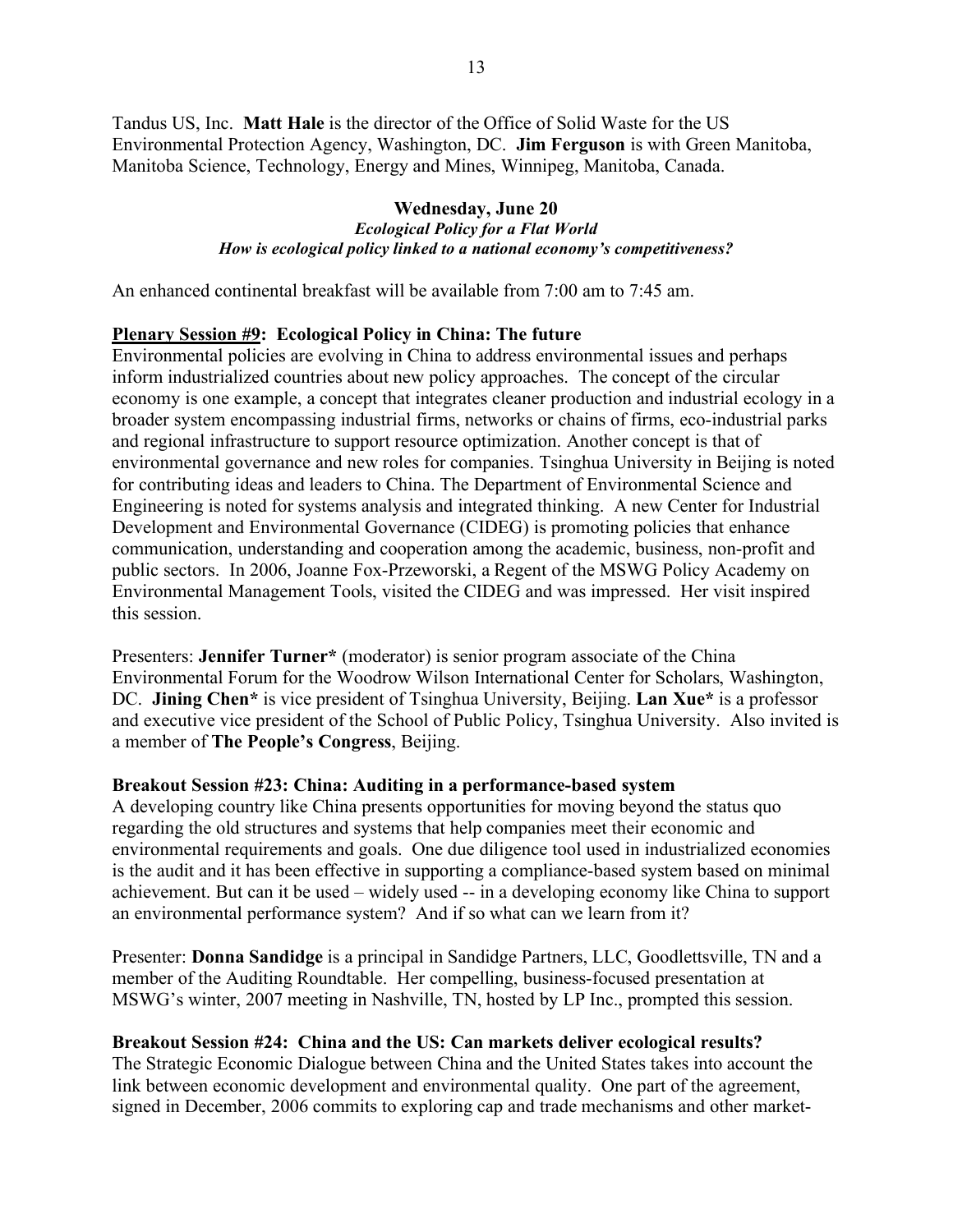based policy tools that address environmental issues in mainland Chain. With EPA as its "client," graduate students at the UW-Madison La Follette School of Public Affairs are analyzing what it will take to achieve that goal in the next three to five years as well as reviewing the possible impact on how America and the states might think about market mechanisms. Is this a snapshot of America's future, too?

Presenters: Capstone students at the **UW-Madison Robert M. La Follette School** of Public Affairs are top line graduate students who undertake important projects for significant clients. **Melanie Frances Manion** is a professor of political science and public affairs and teachers at The Robert M. La Follette School of Public Affairs, UW-Madison and a published China scholar. **Vacys Saulys** is international program manager for the US Environmental Protection Agency, Region V, in Chicago, IL.

## **Breakout Session #25: Risk assessment and chemical regulation**

Assessing comparative risks and taking steps to mitigate those risks to protect public health, safety and the environment is overwhelming governments and regulatory agencies complicated by litigious systems and stakeholders who want zero risk. The Alliance for Risk Assessment is a not-for-profit organization that provides services to states and others that want risk questions to be asked and answered efficiently and credibility. This challenge is not limited to one chemical or one nation; it is everywhere. Reflecting on recent developments in Europe, the Alliance looks at its work in the United States and at China, which is considering the European approach and asks: What are the issues and what are the trends that can inform risk assessment in the future? And what are the implications of the answers for public policy and public institutions?

Presenters: **Andy Maier** is associate director of Toxicology Excellence for Risk Assessment in Cincinnati, OH. Other experts will be invited.

# **Breakout Session #26: Integrated permitting in the United Kingdom**

A growing number of other countries are using integrated permits, which control all elements of a facility's environmental footprint. Accounting for the whole facility's environmental impacts, an integrated permit goes beyond simply consolidating applicable media permits. It is intended to promote continually improving performance while ultimately driving the facility to more sustainable outcomes. EPA, through its Integrated Permitting International Collaboration Effort, is learning from the United Kingdom (UK) and the European Union (EU) experience in transitioning to an integrated permitting system. EPA hopes to assess what aspects of the European approach might be translatable to the US, building useful comparison models and assessment tools. A special focus has been the pulp and paper industry. This session provides an update on the EPA research effort and a discussion of the place of integrated permitting in the Path to Washington.

Presenters: **George Wyeth** is the director of the Policy and Program Change Division in the Office of Policy Economics and Innovation in the US Environmental Protection Agency, Washington, DC. **Kristina Heinemann** is in the National Center for Environmental Innovation in the Office of Environmental Policy Innovation in the US Environmental Protection Agency, Washington, DC.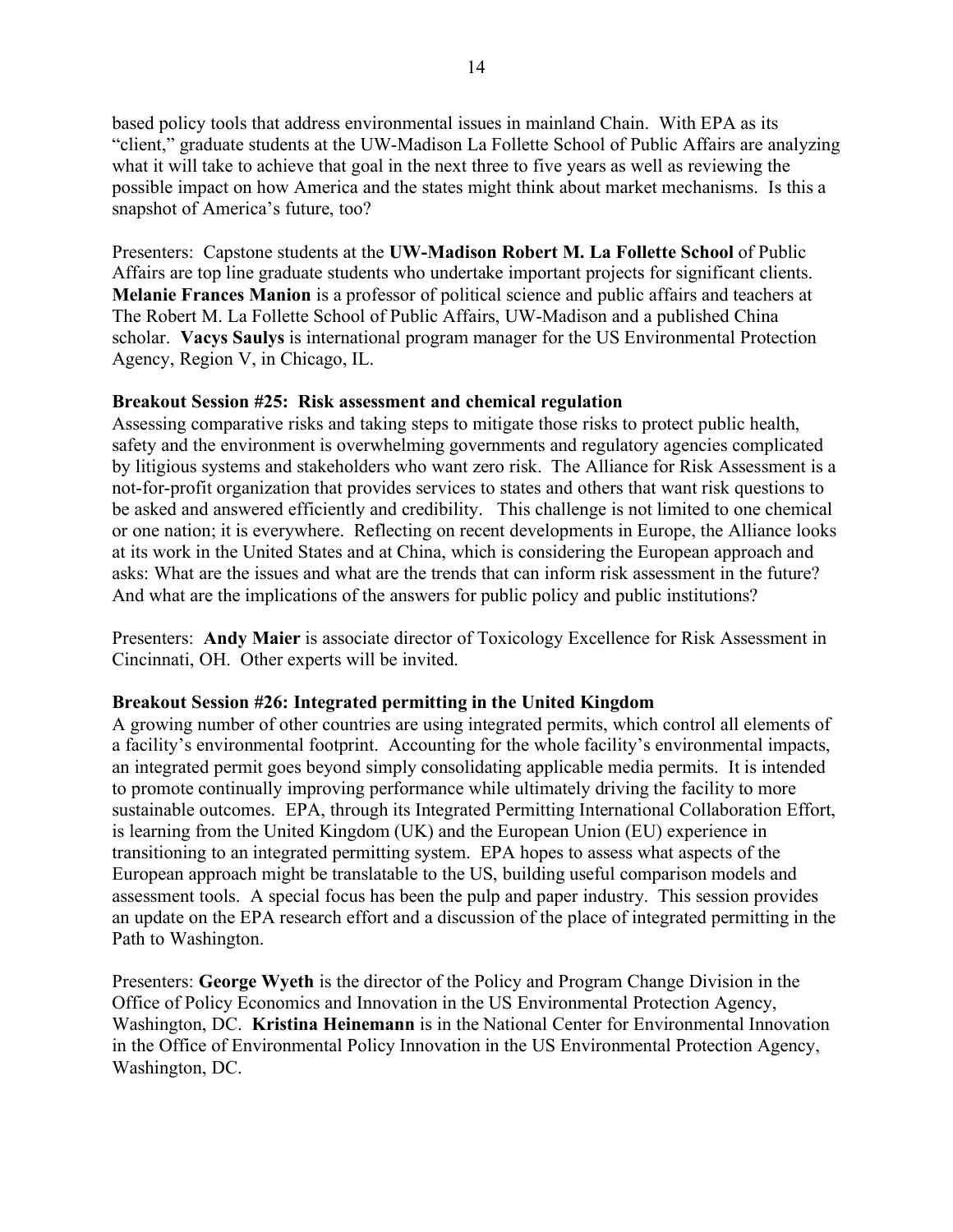**Breakout Session #27: Environmental policy lessons from the regulation of finance** The next stop on The Path to Washington is New York City and Wall Street in 2008. The Adam-Smith Rachel Carson initiative of MSWG is an effort to look at risk and how a business addresses risk in a way that connects what is good for business and good for the environment. Financial regulators work to assure that investors have accurate information about investment risks, past returns and causal factors likely to affect returns. They have set up a system to increase the access to and accuracy of information about financial investments that uses both government and non-government institutions and systems. Are there lessons in how government regulates the financial sector that can be applied to how it might advance performance-based regulatory options? For example, could regulators adopt, by reference generally accepted environmental performance reporting indicators developed by a third party? Scholars are asking many other important questions.

Presenters: **David Laws** is a professor of policy and environmental planning at the University of Amsterdam in Amsterdam, the Netherlands. **Hideaki Shiroyama\*** is a law professor at the University of Tokyo in Tokyo, Japan.

#### **Breakout Session #28: China today: An environmental regulatory report**

How is China responding to its environmental challenges while continuing to support growth and accommodate a population that is aspiring to a higher standard of living like the industrialized west? What are the implications for businesses and others as government, non-government and community interests in China develop policies that will not only affect companies today but into the future? And are there lessons or messages for the outside world?

Presenter: **Hongjun Zhang\*** is a partner in the law firm of Holland and Knight of Washington, DC and Beijing, China and was a director in the Legislative Office of China's National People's Congress responsible for drafting national environmental laws and policies.

### **Breakout Session #29: China: Supply chain systems for business – managing trade, risks and environmental value through the supply chain and life cycle.**

Buyers and suppliers in rapidly developing countries like China face challenges relating to product issues including maintaining product quality, insuring workplace integrity, meeting customer needs and fulfilling the "social license," including environmental expectations. In a place where the regulatory system is developing, the roles of buyers and suppliers are increasingly significant. Examples include environmental and other management systems such as the ISO 28000 standard for supply chain security management systems. These due diligence tools have to meet the needs of the firm, the customer, the community, the government and financial markets as well as risk and security sectors. These tools that are being developed in China have lessons for the US. Can the extra-ordinary trade between the US and China be a force for strategic sustainability in both countries?

Presenters: **Michael Penders** is president and Chief Executive Officer of Environmental Security International, Washington, DC. Also present: representative **buyers and suppliers from China**, the **International Finance Corporation** and the **US-Chinese Law Association**.

**Breakout Session #30: Square Table: Policy reform: Learning from the past**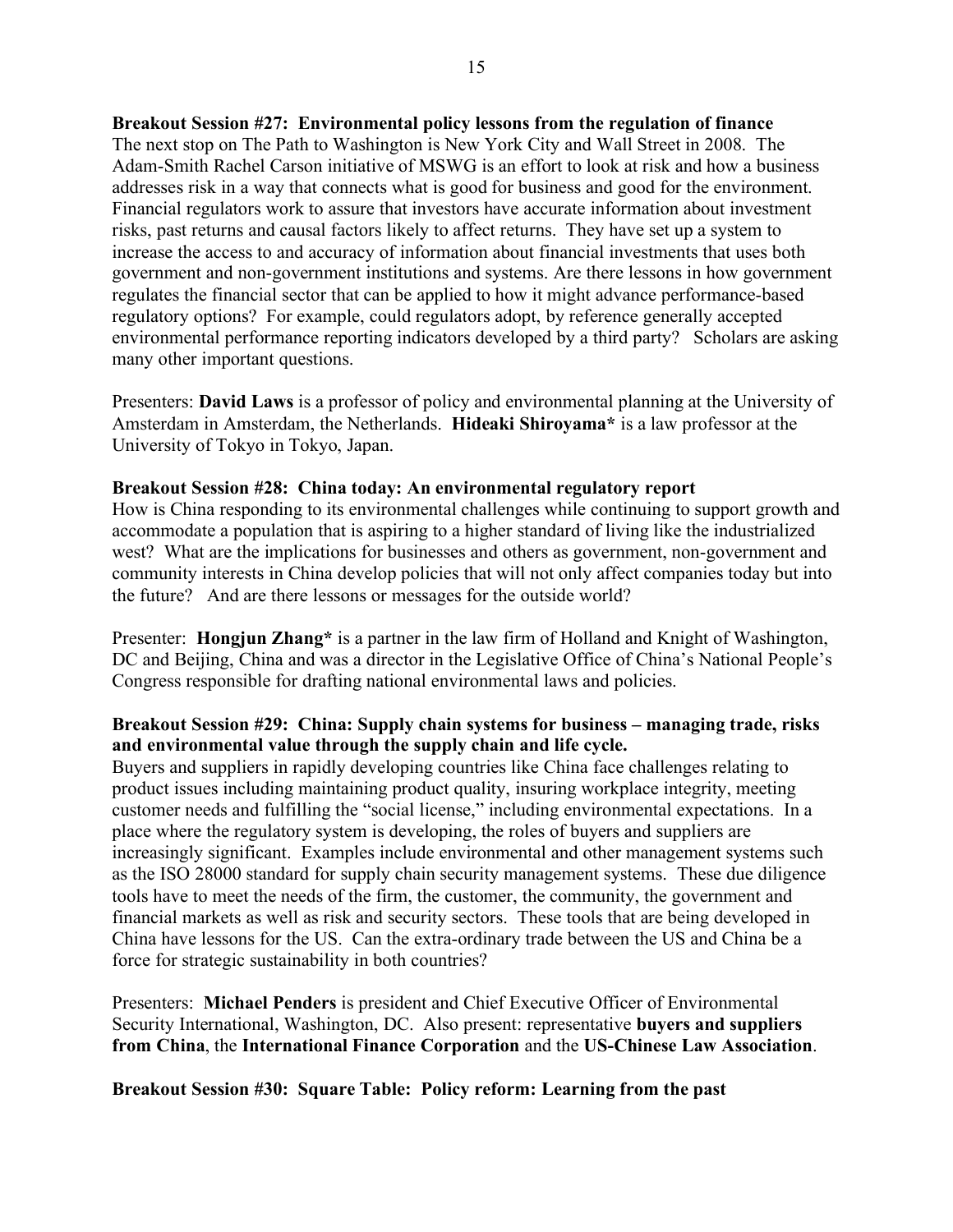This is a continuation of an earlier Square Table. The 1990s were something of a renaissance period for environmental policy reform with the Aspen Institute, President Clinton's Council on Sustainable Development, William Ruckelshaus' Enterprise for the Environment, the National Academy of Public Administration, the Reason Foundation, The Progressive Policy Institute all releasing major reports. Do those who wrote those reports believe they still have standing or has their time has passed?

Presenters: **Lee Paddock** is director of environmental law programs for the Pace University School of Law in White Plains, NY and a member of the Board of Regents of the MSWG Policy Academy on Environmental Management Tools. **DeWitt John** is the director of the environmental studies program at Bowdoin College in Brunswick, ME and former head of the environmental policy unit for the National Academy of Public Administration.

## **Plenary Session #10: The US-China Strategic Economic Dialogue\***

The US-China Strategic Economic Dialogue is developing a bi-lateral framework on economic, environmental and energy issues of importance to both countries. Announced in September, 2006, it already has produced tangible projects that involve the US Environmental Protection Agency and Departments of Treasury, Energy, State, Commerce and Health and Human Services. Much of the dialogue has involved energy and its conservation, use and source mix in both countries. Other environmental issues are on the agenda. In fact, the environment has become a focal point for relations not only between China and US authorities but on a people-topeople and university-to-university and business-to-business basis.

**Presenters: Representatives of the federal government**\* have been invited, through the EPA, to participate in presentation and dialogue.

# **Plenary Session #11: Industrial Efficiency in China**

How do firms plan for and pursue their economic and environmental goals in a developing market with the potential of China while protecting the firms' social franchise, including environmental protection? What are the on the ground realities? What are the questions? What are the opportunities?

Presenter: **Nathan Cheng\*** is a China business strategist for Johnson Controls, Inc. He is based in Shanghai.

### **Plenary Session #12: How we've changed our thinking**

From the 2005 MSWG dialogue at Harvard that identified barriers to innovation -- law, politics and culture, to the framework developed in Chicago in March 2007, the Path to Washington and its Report to the Nation have brought new focus to MSWG and its partners. The 2006 Utah workshop noted principles to inform policy – differentiate good performers, protect Good Samaritans and reward good risks. The 2007 Madison workshop will contribute to that framework based on ideas from around the world. This workshop also will produce questions and projects for The Path, some of which will be undertaken in academies that are in the MSWG network, including the University of Pennsylvania.